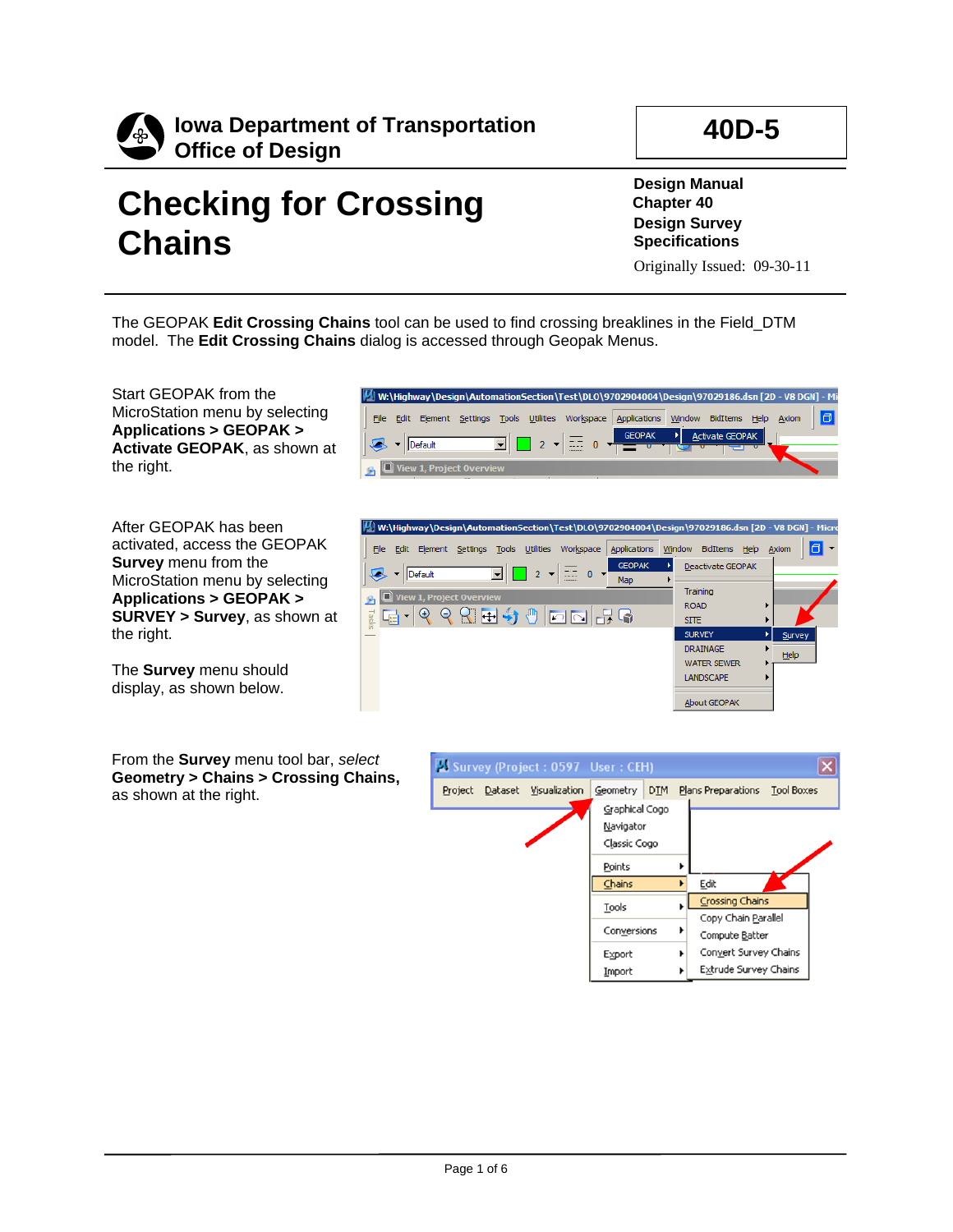The **Edit Crossing Chains** dialog will open, as shown at the right.

| <b>Edit Crossing Chains</b>                      |  |  |  |  |  |
|--------------------------------------------------|--|--|--|--|--|
| About to check for Crossing Chains (Breaklines). |  |  |  |  |  |
| Mode   Interactive                               |  |  |  |  |  |
| Determine Chains from :   Feature Table          |  |  |  |  |  |
| Apply Elevation Filter   0.10000                 |  |  |  |  |  |
| Mark Crossing With Circle Radius 3.00000         |  |  |  |  |  |
| □ Display Only                                   |  |  |  |  |  |
| Set Datasets                                     |  |  |  |  |  |
| Cancel<br>Process                                |  |  |  |  |  |

The descriptions of the options on the **Edit Crossing Chains** dialog are as follows:

**Mode -** There are two different **Modes; Interactive** and **Non-stop**, as shown at the right.

**Non Stop -** This option finds all of the crossing breaklines and marks them with a circle. You can then go through the model and find and fix the crossing breaklines.

**Interactive -** This option searches for all of the

breaklines and allows you to continue using the tool to help find each crossing breakline. This tool allows you move from one error to another and it fits each error to the MicroStation View.

**Determine Chains from –** There are three options available, but the one we use is **Feature Table.** 

#### **Feature Table –**

This option causes the **Edit Crossing Chains**  tool to check all the survey chains that the "smd" file has determined to be good for the DTM.

| <b>B</b> Edit Crossing Chains<br>$ \Box$ $\times$ |  |
|---------------------------------------------------|--|
| About to check for Crossing Chains (Breaklines).  |  |
| Mode Interactive                                  |  |
| Determine Chains from : > Feature Table           |  |
| Attribute Field<br>Apply Eleva Filter 0           |  |
| All Chains Included<br>Mark Crossing With Circl.  |  |
|                                                   |  |

There are three check-box  $(\boxtimes)$  options on the left side of the **Edit Crossing chains** dialog.

**Apply Elevation Filter** – If *checked* (⊠), this option will cause the tool to skip **crossing breaklines** where the elevations are within an acceptable tolerance.

**Mark Crossing With Circle –** *Checking* this option  $(\boxtimes)$  causes the tool to place an "error circle" at the crossing error location. The circle radius can be set, as shown at the right.

#### **Display Only –** If the **Interactive Mode** is being

used, the **Display Only** option should be checked  $(\mathbb{Z})$  so that the "error circle" goes away after the correction has been made.

If the **Non-stop Mode** is being used, the **Display Only** option should be unchecked  $(\Box)$ , which will cause the "error circles" to be drawn permanently into the file so the errors can be found after the tool stops running.





- 101

**B** Edit Crossing Chains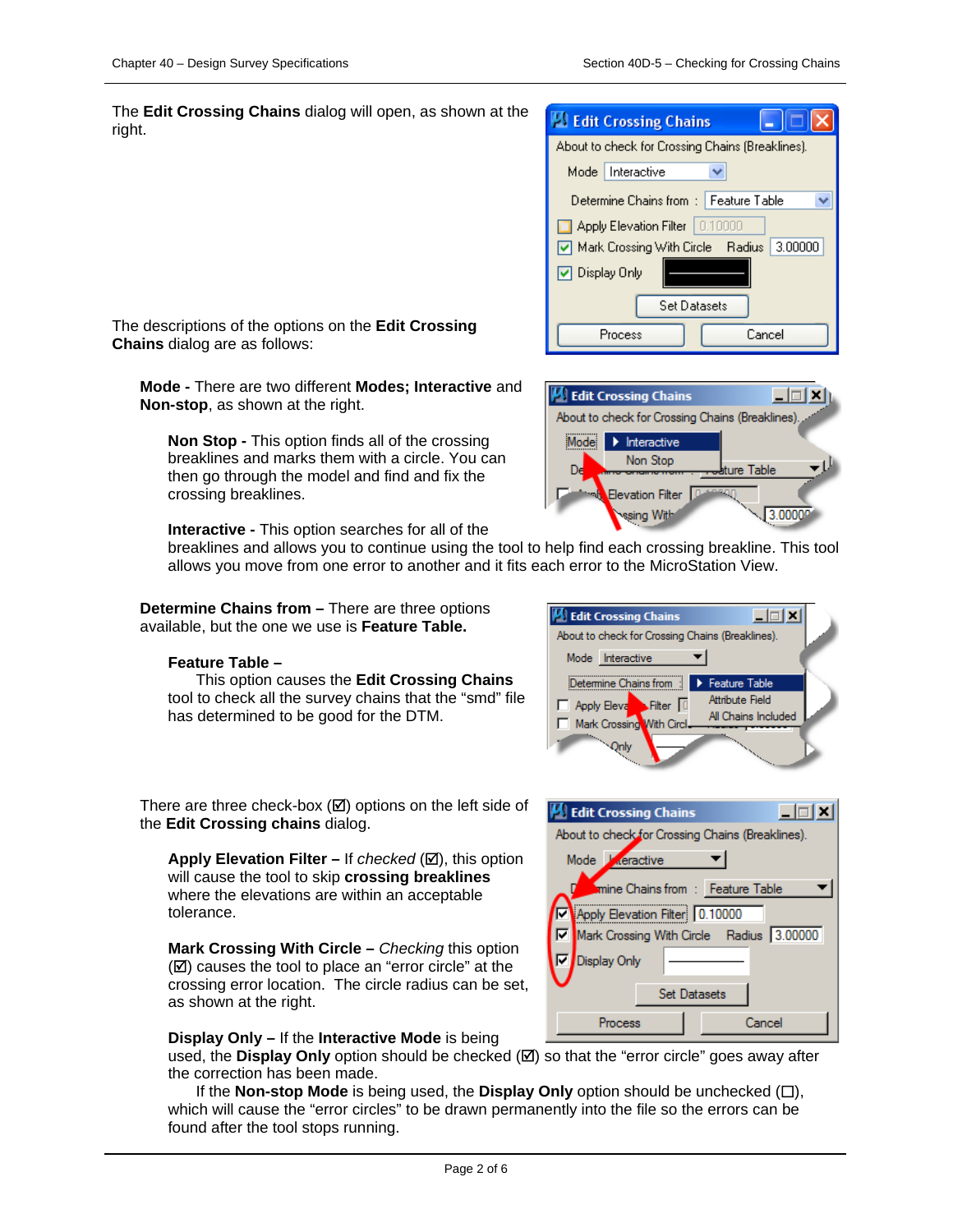The attributes of the **Crossing Chain** circle, that is drawn as described above, can be changed in the **Edit Crossing Chains** dialog by *clicking* on the line in the box next to the **Display Only** text, as shown at the near right. This will cause the **Set Feature** dialog to display.

### On the **Set Feature** dialog,

**Edit Crossing Chains**  $\blacksquare$   $\blacksquare$   $\blacksquare$   $\blacksquare$ **Set Feature** About to check for Crossing Chains (Breaklines). Symbology Mode Interactive  $\checkmark$ Level: Default Determine Chains from : Feature Table Apply Elevation Filter 0.10000 Color. Mark Crossing With Circle Radius 3.00000  $\mathbf 0$ Style: O Display Only  $\overline{0}$ Weight:  $\ddot{\phantom{0}}$ **Set Datasets OK** Cancel Process Cancel

shown at the far right, change the **Level** to one that is not used by anything else. Also change the **Color** to one that has not been used before. *Click* the **OK** button when finished.

The **Set Search** dialog allows you to choose which survey information is to be *checked,* ( $\boxtimes$ ), as shown at the far right.

To open the **Set Search** dialog, *click* the **Set Datasets** button, on the **Edit Crossing Chains** dialog, as shown at the near right.

*Click* the **OK** button on the **Set Search**  dialog when finished making selections.

When all information on the **Edit Crossing Chains** dialog is correct, *click* the **Process** button, shown above. The dialog at the right will appear while GEOPAK checks all of the appropriate chains to determine if any of them cross.

If the **Non-stop Mode** was selected and the **Display Only** option was unchecked  $(\Box)$ , as shown at the right, the tool places circles at all of the crossing locations and the tool will then disappear. MicroStation **View Tools** must now be used to find and display each error. The GEOPAK **Edit Point** or **Edit Chain** tools should then be used to fix the error.

| Edit Crossing Chains                                             | Set Search                          |  |
|------------------------------------------------------------------|-------------------------------------|--|
| About to check for Crossing Chains (Breaklines).                 | <br>Select Datasets                 |  |
| Mode Interactive                                                 | OK<br>☑ 0592001<br>$\nabla$ 0592002 |  |
| $\overline{\mathbf{v}}$<br>Determine Chains from : Feature Table | Cancel<br>☑ 0592003                 |  |
| 0.10000 <br>Apply Elevation Filter                               | ☑ 0592004<br>☑ 0592005              |  |
| 3.00000<br>Mark Crossing With Circle Radius                      | <b>D</b> 0592006                    |  |
| O Display Only                                                   |                                     |  |
| <b>Set Datasets</b>                                              |                                     |  |
| Cancel<br>Process                                                | Mark All<br>Clear All               |  |
|                                                                  |                                     |  |

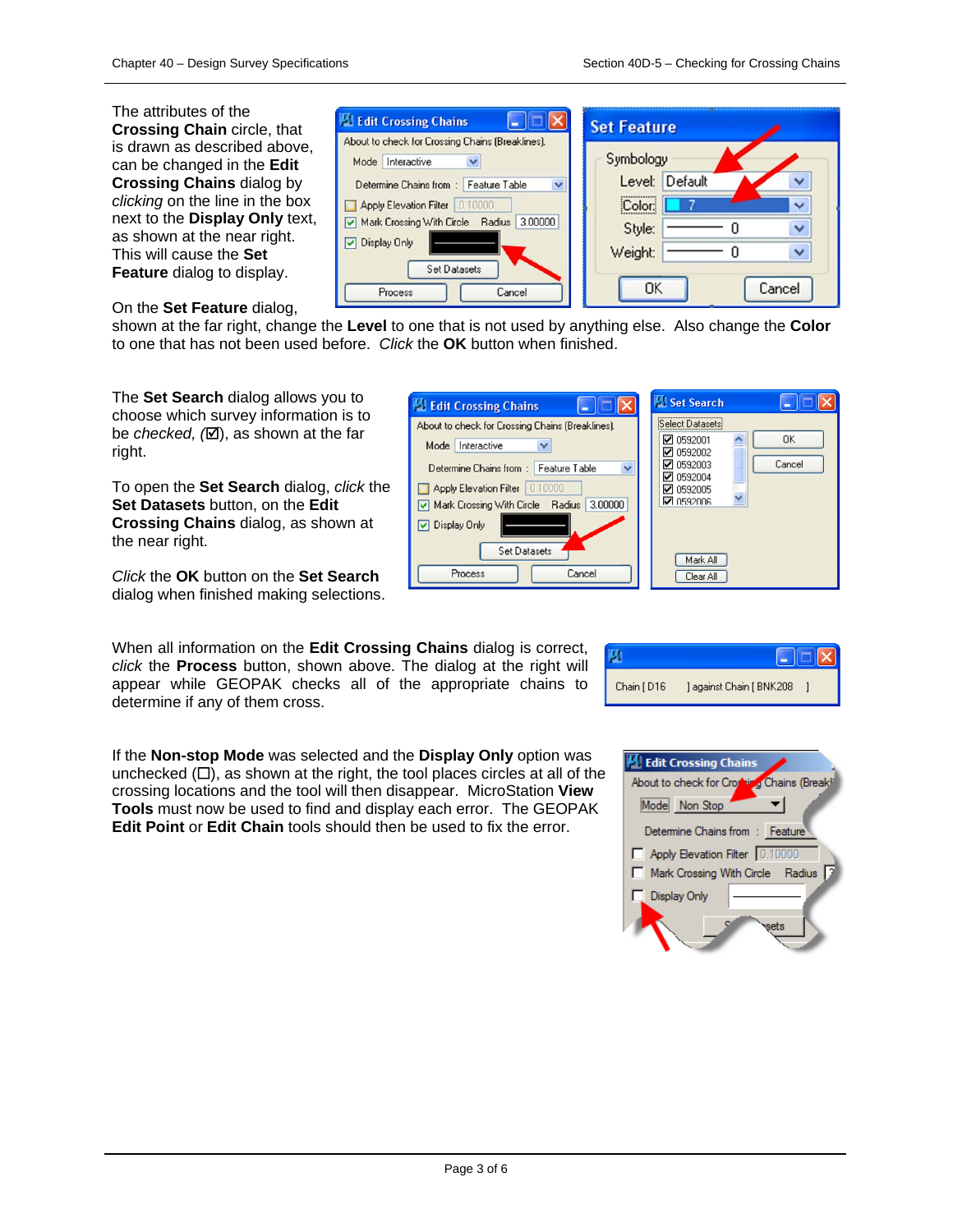If you have chosen the **Interactive Mode** (above)**,** another variation of the **Edit Crossing Chains** dialog will appear, as shown at the right. The first Chain Crossing error will be automatically displayed with the MicroStation **Fit View**  tool. The crossing will be located by a circle as shown below, which is drawn with the attributes that had been set previously. The tool will cause the graphic display of the two crossing chains to highlight, as shown below.

The highlight colors of these chains are set by *clicking* on the "color picker" icon and selecting a color, as shown in the red rectangle above, right. The dialog will also provide the names of the two crossing chains, and the feature code and elevation of each chain where they cross. You can use the "back and forward" buttons  $(\sqrt{\alpha} \sqrt{2})$   $\rightarrow$   $\sqrt{2}$ ), at the bottom of the dialog, to move from one error to another. The dialog also shows how many crossing errors are within the datasets you have selected. You can then toggle which chain you want to work with and whether you want to edit a point or the chain, as shown on the right side of the dialog, above.

| <b>Edit Crossing Chains</b>                                                                                           |                              |
|-----------------------------------------------------------------------------------------------------------------------|------------------------------|
| <b>Crossing Chain Location</b>                                                                                        | Action                       |
| Chain 1 SNP8<br>Chain 2 BNK90<br>Feature: SNP8<br>BNK90<br>Feature:<br>Int. Elev: 1184.80162<br>Int. Elev: 1184.66277 | Chain Edit<br>C Edit Chain 1 |
| Crossing<br>of $14$<br>$\boxed{1}$<br>$\rightarrow$<br>$\ll$<br>$\rightarrow$ 1                                       | Edit Chain 2<br>Point Edit   |



In the graphic example above, the green Edge of Bank line crosses the blue Edge of Shoulder line. For this example the last point of the Edge of Shoulder breakline will be moved so the Shoulder chain will not cross the Edge of Bank line. When selections have been made, *click* the **Point Edit** button. This will cause the **Point Edit** dialog to display, as shown below.

The point number to be edited must be entered into the **Point Edit** dialog or the point must be selected graphically, using the **Set by DP** button, which will then populate the dialog. In this example the "Northing" of the last point on the Edge of Shoulder survey chain will be changed. When the point has been changed, *click* the **Update** button.

| <b>Point Edit</b>        |                            |                  |                  |  |  |  |
|--------------------------|----------------------------|------------------|------------------|--|--|--|
| Point                    |                            |                  |                  |  |  |  |
| Name<br>↑                | 12201                      | Zone             | з                |  |  |  |
| 囧<br>Feature             | BL262                      | Geometry         | Point<br>v       |  |  |  |
| Ŧ<br>Dataset i           | 0592006                    | <b>Attribute</b> | Spot and Break   |  |  |  |
| 囤<br>Descr               | ---BREAK LINE FIELD SURVEY |                  |                  |  |  |  |
| ×<br>Set by DP<br>Edited |                            |                  |                  |  |  |  |
| North:<br>653458.3708    |                            |                  |                  |  |  |  |
| East :                   | 1369423.0820               |                  | Multi-Point Edit |  |  |  |
| Elev :<br>M              | 1202.3470                  |                  | Settings         |  |  |  |
| Update                   |                            |                  |                  |  |  |  |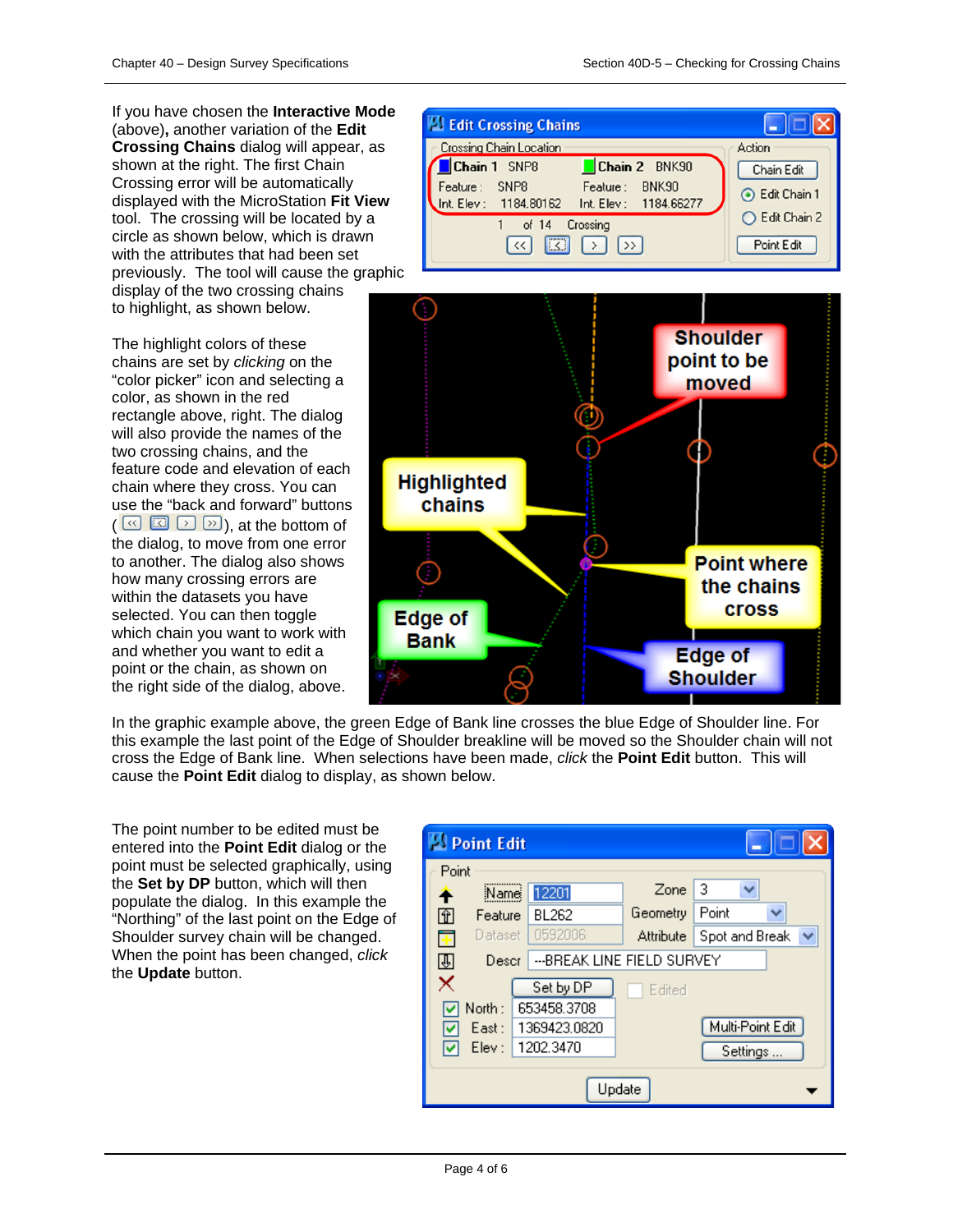If the error has been corrected and the chains no longer cross, the program will automatically move on to the next error point and you will not automatically see the corrected view that is shown at the right.

The MicroStation **View Previous** tool can be used to move back to this "corrected" view if you want to verify that the correction was made.

Since one error was just corrected, the number of errors shown in the dialog will now be reduced by one.

The next graphic example, at the right, shows another error. The Draw chain doubles-back on itself.



To fix this error, use the **Chain Edit** button on the **Edit Crossing Chains** dialog. *Click* on the toggle to determine which chain to edit. Then *click* the **Chain Edit** button.

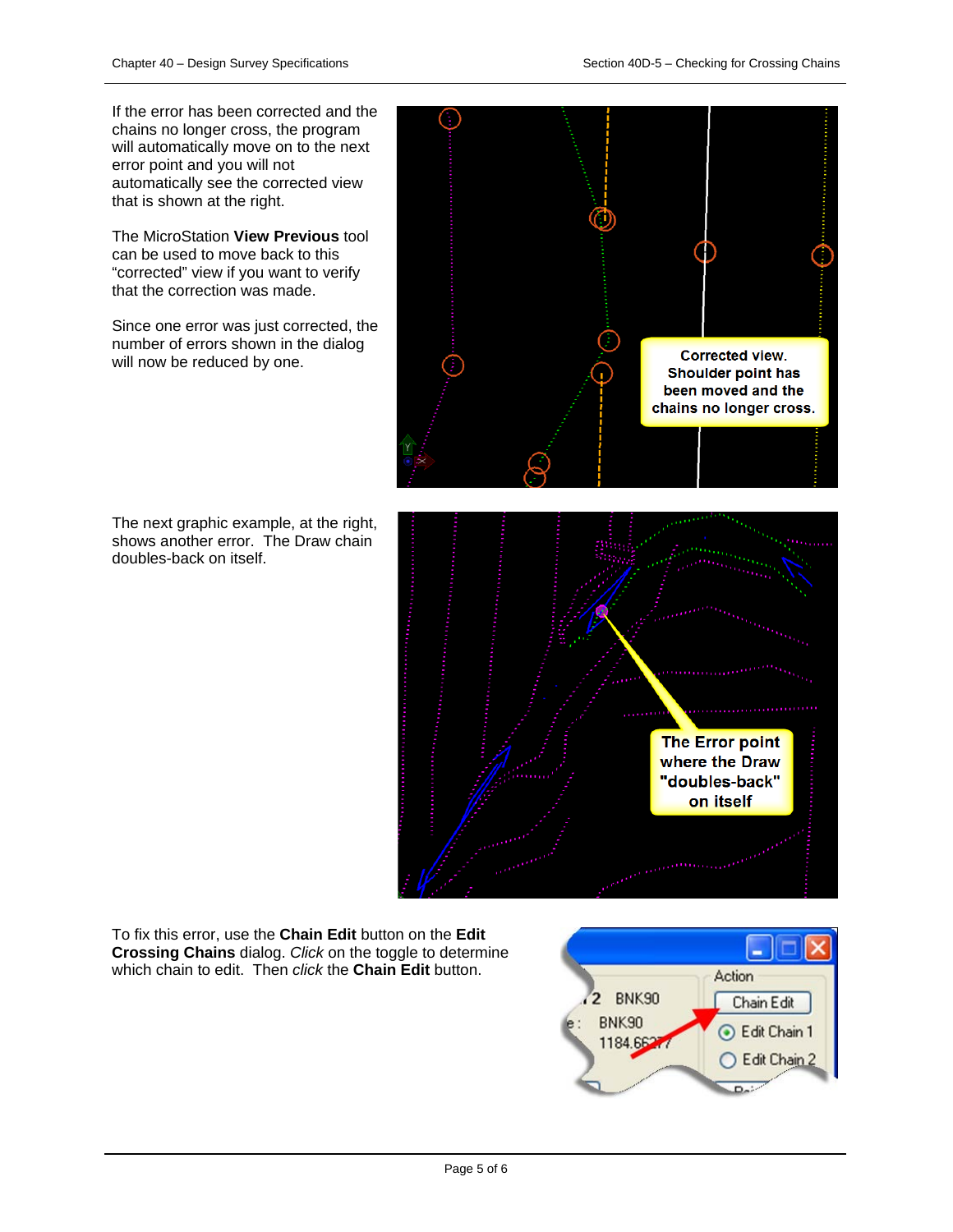The **Chain Edit** dialog will appear. If you chose the correct chain to edit, it will already be selected in this dialog. If the dialog does not show all of the information that is shown here, *click* the black double-down arrows in the lower right hand corner of the **Chain Edit** dialog, (as shown below).



The point to be removed has been **selected** (highlighted) in the example at the upper right. After the point has been selected, *click* the red **delete "X"** icon to remove it. You can also edit the point number in the **Point List** area. To update the chain with your corrections, *click* the **Update Chain** button (the paint brush icon).

The Error Point # 105451 has now been removed from the corrected and updated chain, as shown at the right in the **Point List**.

The area containing the corrected survey chain is graphically shown at the right and the Error Point has been removed.

The tool has automatically moved on to the next error and is displaying a new circle at that location.